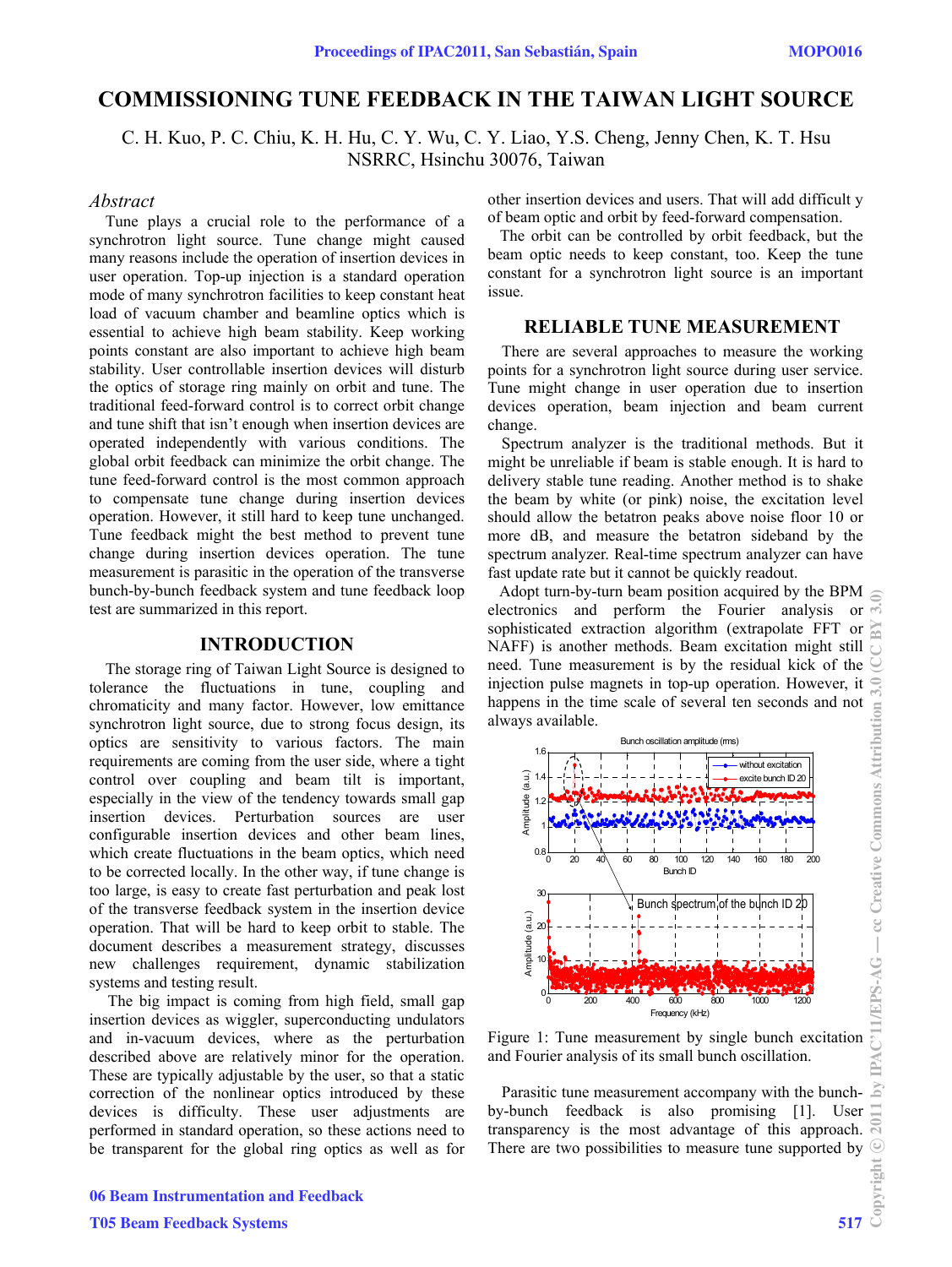the feedback system. The first method is performed peak identification of the beam spectrum of a selected excited single bunch data without disturbing the positional stability of the beam. Figure 1 shows the rms value of bunch without and with excitation in the bunch ID 20. It is easy to identify the tune from the Fourier analysis of the turn-by-turn data in the bunch ID 20 excitation which is shown a clean betatron oscillation peak. Excellent signal to noise ratio can achieve by using this method. Only a single bunch is excited, beam blow-up effect can be negligible. It is also a user transparency.

Another method is used by the notches happened in the turn-by-turn averaged bunch spectrum as shown in Fig. 2, these notched are derivate from the noise suppression natural of the negative feedback loop. The explanation is shown in Fig. 3. Beam response is resonant at the tune frequency; Attenuation of detection noise by the feedback is proportional to the loop gain; Transfer gain from noise to the feedback input is  $1/(1+L(w))$ , Maximum attenuation is at the resonance frequency, thus a notch [2,3].



Figure 2: Tune measurement by the notches occurred in the bunch averaged spectrum due to negative feedback natural of the transverse feedback loop.



 Figure 3: Functional block diagram of the tune feedback experiment.

#### **PRELIMINARY TUNE FEEDBACK TEST**

The functionality of the tune feedback experiment is shown in Fig. 4. Tune feedback experiments have been done. The tune value comes from the transverse feedback system directly with  $2.5 \times 10^{-4}$  resolution with 1 Hz update rate. The measured tune value  $(v_x, v_y)$  is subtracted form desired tune value ( $v_{xREF}$ ,  $v_{yREF}$ ) obtain tune error ( $v_x$ ,  $v_y$ ). PI control rule is applied to multiply the tune error and the inverse of the tune transfer matrix to get the correction current setting value. The result will state to the quadrupole trim coils [4].



Figure 4: Functional block diagram of the tune feedback experiment.

Quadrupole trims are adopted for the test without disturbed the routine operation, which the global tune feed-forward setting was applied [5]. Transfer matrix is between current change of quadrupole trim coils and tune which are performed by measurement as following relationship:

$$
\begin{pmatrix}\n\Delta v_x \\
\Delta v_y\n\end{pmatrix} = (T) \begin{pmatrix}\n\Delta I_{QF-Trim} \\
\Delta I_{DF-Trim}\n\end{pmatrix} = \begin{pmatrix}\nt_{11} & t_{12} \\
t_{21} & t_{22}\n\end{pmatrix} \begin{pmatrix}\n\Delta I_{QF-Trim} \\
\Delta I_{DF-Trim}\n\end{pmatrix}
$$

Control rules are applied to the different tune to achieve a smoothly control of the power supplies.

 Tune feedback was tested with U90 gap change and feed-forward tune correction active. There are several deep peak in the Fig. 5 when tune feedback is operated in the off session. It defines tune measurement is fail and beam isn't stable when U90 gap is operated in the special location. Undulator gap can be changed during user service, it will affect the tune in both planes. The undulator U90 have a global feed-forward tune compensation. However, it can only reduce the tune variation to about a few parts of  $10^{-3}$  level. In the other undulators, U50 and EPU56 are not implemented tune compensation scheme. Figure 6 shown undulator gap change during a typical user beam time for one day with only U90 feed-forward tune compensation is activated. Horizontal tune and vertical tune change mainly due to EPU56 gap change, as shown in Fig. 7. After tune feedback loop closed, the tune can keep constant.

c○

IPA  $\overline{\mathbf{b}}$ 

 $CCBY 3.0$ 

 $\overline{a}$ 

cc Creative Commons Attributi